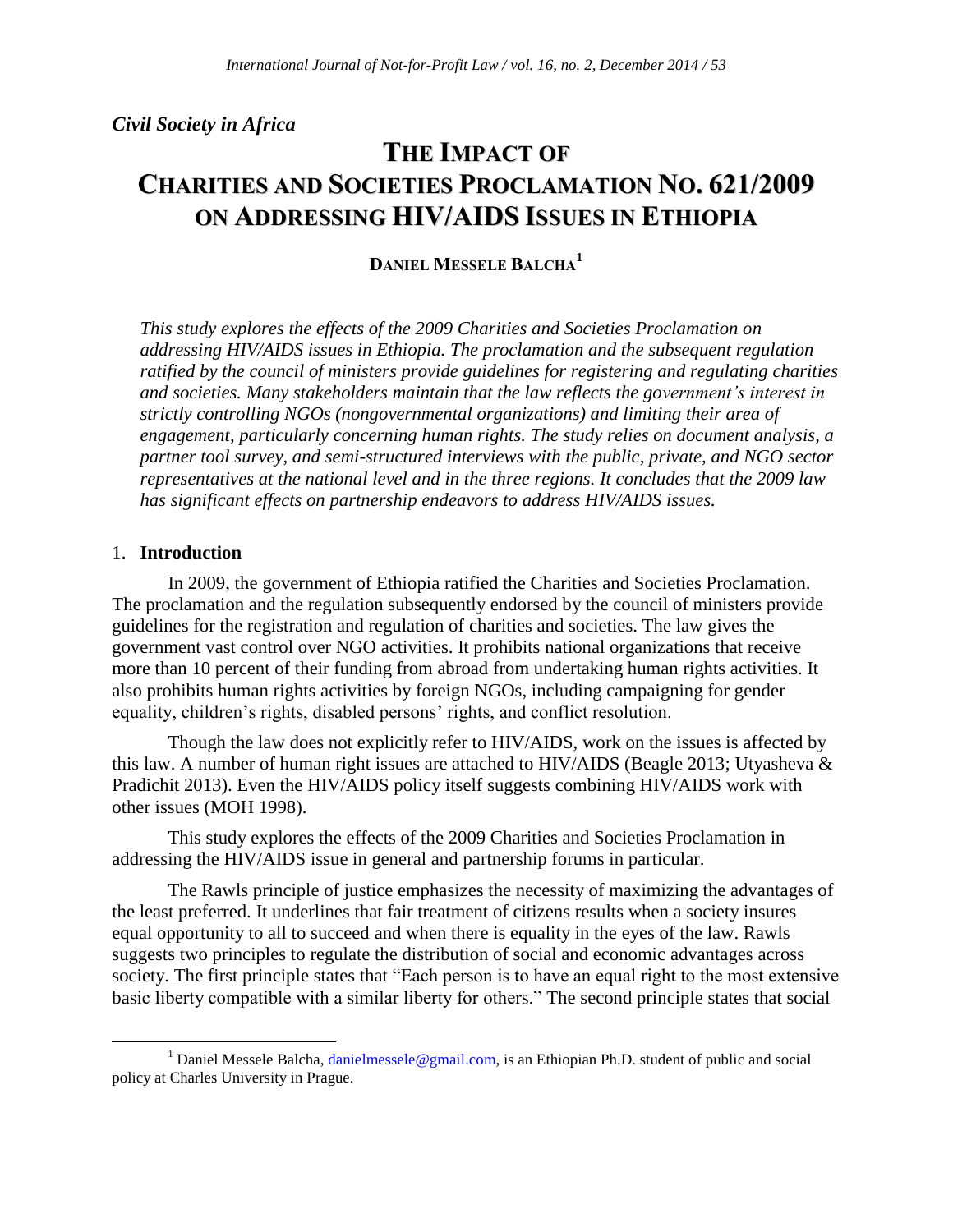and economic qualities are to be arranged so that they are both reasonably expected to be to everyone's advantage and attached to positions and offices open to all (Rawls 1971).

Another important consideration of the normative model is that of reducing inequality. This model draws attention to the undesirable aspects to the functioning of market relations. The market does not concern itself with the type of resource individuals use to assert themselves or to the needs of the individual. Under otherwise similar circumstances, some people are gifted with large resources while others lack the resources to satisfy their basic needs. Therefore, the market alone does not promote justice. According to the human dignity model, further, each person has innate value, regardless of his or her contributions to society's well-being. The concept of dignified survival depends on concrete cultural and economic realities of a given country (Potůček et al. 2003). Tarantola (2008) and Tarantola et al. (2008) discuss the interdependent nature of health and human rights.

Providing equal opportunities regardless of state of health or social background is essential when it comes to HIV/AIDS victims. The needs of HIV/AIDS-affected communities are high. HIV/AIDS affects the fundamental human attachments of family life and exposes children to stigma and discrimination. Stigma and discrimination prevent governments and communities from effectively responding by intensifying violations of these children's rights particularly their access to education, social services, and community and family support (UNAIDS/WHO 2004). Because the prevalence of HIV/AIDS has resulted in high numbers of orphans and vulnerable children, not only those who are directly affected by HIV/AIDS but also increasing number of children face social problems.

Children orphaned or made vulnerable by AIDS are more likely to be malnourished, less likely to be educated, and more likely to be abused and suffer severe psychosocial distress. In many communities, traditional ways of caring for orphans and vulnerable children, such as the extended family, are being severely strained by the impacts of HIV/AIDS. As the number of orphans and vulnerable children increases and an ever larger number of adults is affected by HIV/AIDS, family networks have come under severe strain (Strobbe et al. 2010).

Therefore, there needs to be a legal environment that helps communities care for the children and families left vulnerable by HIV/AIDS. Moreover, due to the magnitude and multifaceted nature of the HIV/AIDS problem, there is a high need for multi-sectoral ways of addressing the problem. These can only be achieved by strong partnership relations among the major actors involved, including the public, the for-profit sector, and the not-for-profit sector, which is the main concern of this study.

#### 2. **Methodology**

 $\overline{a}$ 

The research makes use of interviews with representatives of the major actors, a partner tool survey, $2$  and document analysis. The key informants are individuals representing the three sectors—the public sector, business (for profit), and the NGO (not-for-profit) sector—as well as HIV/AIDS Prevention and Control Office (HAPCO) representatives both at the national level

<sup>&</sup>lt;sup>2</sup> PARTNER tool survey is a Social Network Analysis Tool to Collect, Analyze, & Interpret Data to Improve Collaboration within Community Networks which is available at [http://www.partnertool.net/.](http://www.partnertool.net/)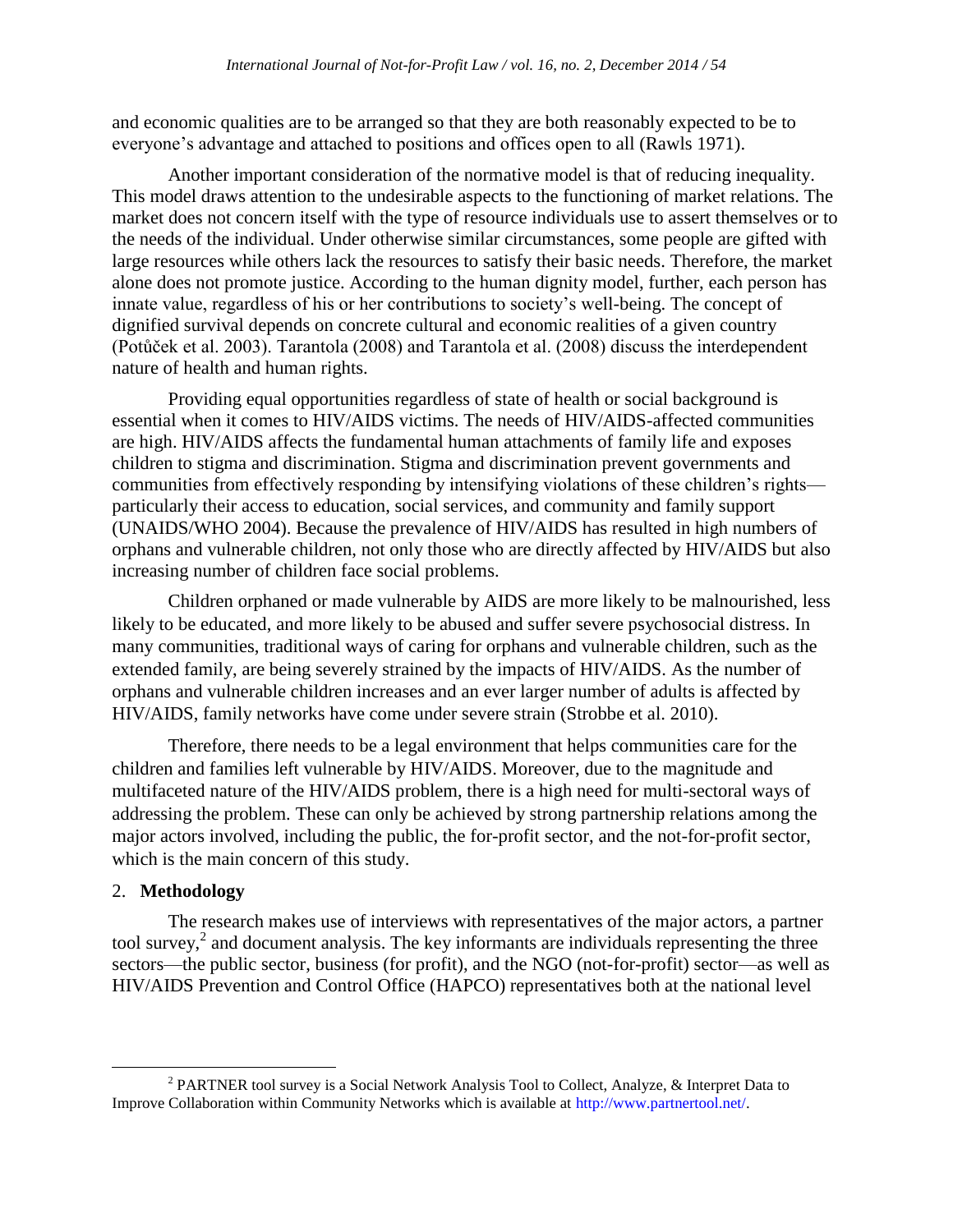and at three regions: Oromia Region,<sup>3</sup> Southern Nations, Nationalities, and Peoples' Region<sup>4</sup> (SNNPR), and Addis Ababa.<sup>5</sup> Though HAPCO is a government institution, it is included among the key informants because it is coordinating the HIV/AIDS partnership forums. A total of 13 key informants and four others who provided important information have been interviewed using semi-structured interviews. Additionally, a partnership tool online and a paper survey were used to collect data from the key informants representing the partnership sub-forums and HAPCO. Both primary and secondary data are used in the research. The partner tool social-network analysis and thematic analysis are used to identify and analyze the dominant themes. Using these themes as categories of the analysis, the partnership practice has been compared, to understand how partnerships among the public, business, and the NGO sectors are affected by the Charities and Societies Proclamation No. 621/2009.

#### **3. Result**

The Charities and Societies Proclamation No. 621/2009 is the most recent NGO law, which was adopted by the Ethiopian Parliament in January 2009. It gives the government broad, unrestricted control over NGO activities, which allows government to interfere in the operation and management of NGOs. This power is exercised particularly against those NGOs focusing on human rights. Most HIV/AIDS programs are interrelated with human rights and other programs carried out by national and international organizations, so the law has hindered efforts to address the problem of HIV/AIDS. The following sections present a short description of the partnership



## **Graph 1 – HIV/AIDS Partnership Forums Map**

<sup>&</sup>lt;sup>3</sup> The Oromia Region is selected because it is one of the nine ethnically based regions of Ethiopia. It covers 284,538 square kilometers. The 2007 census reported its population at more than 27 million, making it the largest state in both population and area.

<sup>&</sup>lt;sup>4</sup> Southern Nations, Nationalities, and Peoples' Region (SNNPR) is selected because it is one of the nine ethnic divisions of Ethiopia. It is also referred as little Ethiopia. Nearly 50 ethnic groups live in the region. Diversity is a the symbol of the region.

 $<sup>5</sup>$  Addis Ababa is selected because it is the capital of Ethiopia. It is the largest city in Ethiopia, with a</sup> population of 3,384,569, according to the 2007 census, with an annual growth rate of 3.8%.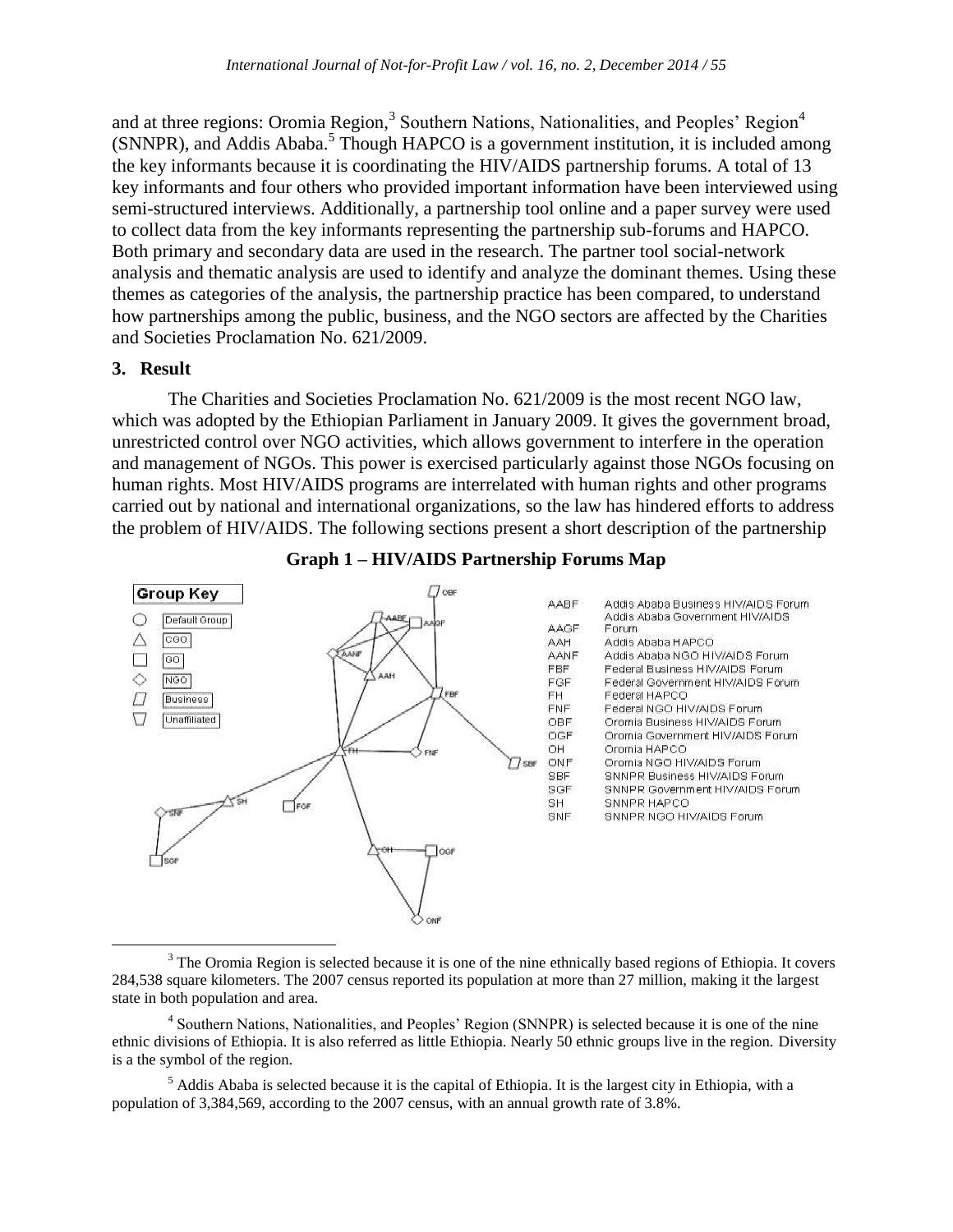forums, the results for the major outcomes of the HIV/AIDS partnership forum, the effects of the law in limiting financing for HIV/AIDS partnership forums, the mismatch between expectations from partnerships and the working environment, and finally the effects of reregistering.

## **3.1. Description of the Partnership Forums**

Before looking at the major outcomes reported of the HIV/AIDS partnership forums, it is worth describing the HIV/AIDS partnership forums. As we can see from graph 1, the partnership forums are mainly working in their respective areas and have no or limited connections with partnership forums that exist in other parts of the country.

The partnership forums map shows that the Federal Government HIV/AIDS Forum (FGF) has only the single connection with the Federal HAPCO (FH). Even if the partnership forums are created in accordance with where they are located, there is no question about the FGF's strong influence over regional government sub-forums (SGF, OGF, and AAGF). Therefore, creating new connections will be highly beneficial. This is true also for both the federal NGO HIV/AIDS forum (FNF) as well as the federal business HIV/AIDS forum (FBF). Even if there is no active representation of the business sector in the Oromia region or in SNNPR, the federal business HIV/AIDS forum claims to have representatives in these regions who work together. In the case of Addis Ababa, the same people representing FBF also represent Addis Ababa business HIV/AIDS forum (AABF). Moreover, we see that only the FH has established a relationship with regional HAPCOs.

# **3.2. Major Outcomes of the HIV/AIDS Partnership Forum**

All of the stakeholders believe that the HIV/AIDS partnership forums have a number of benefits. Principal benefits cited include improvements in knowledge-sharing, resource-sharing, community support, public awareness, and communication. According to stakeholders, these benefits result largely from the HIV/AIDS partnership forums' success in bringing together diverse stakeholders, meeting regularly, exchanging information and knowledge, fostering informal relationships among partnership members, facilitating collective decision-making, and enabling shared goals and efforts to achieve them.

| <b>Major Outcomes of the HIV/AIDS Partnership Forum</b> | Percentage |
|---------------------------------------------------------|------------|
| Health education services, health literacy, educational |            |
| resources                                               | 8.6%       |
| Improved services                                       | 8.6%       |
| Reduction of health disparities                         | 2.9%       |
| Improved resource sharing                               | 11.4%      |
| Increased knowledge sharing                             | 25.7%      |
| Community support                                       | 11.4%      |
| Public awareness                                        | 11.4%      |
| Policy, law, and/or regulation                          | 5.7%       |
| Improved health outcomes                                | 2.9%       |
| Improved communication                                  | 11.4%      |

**Table 1 - Major Outcomes of the HIV/AIDS Partnership Forum**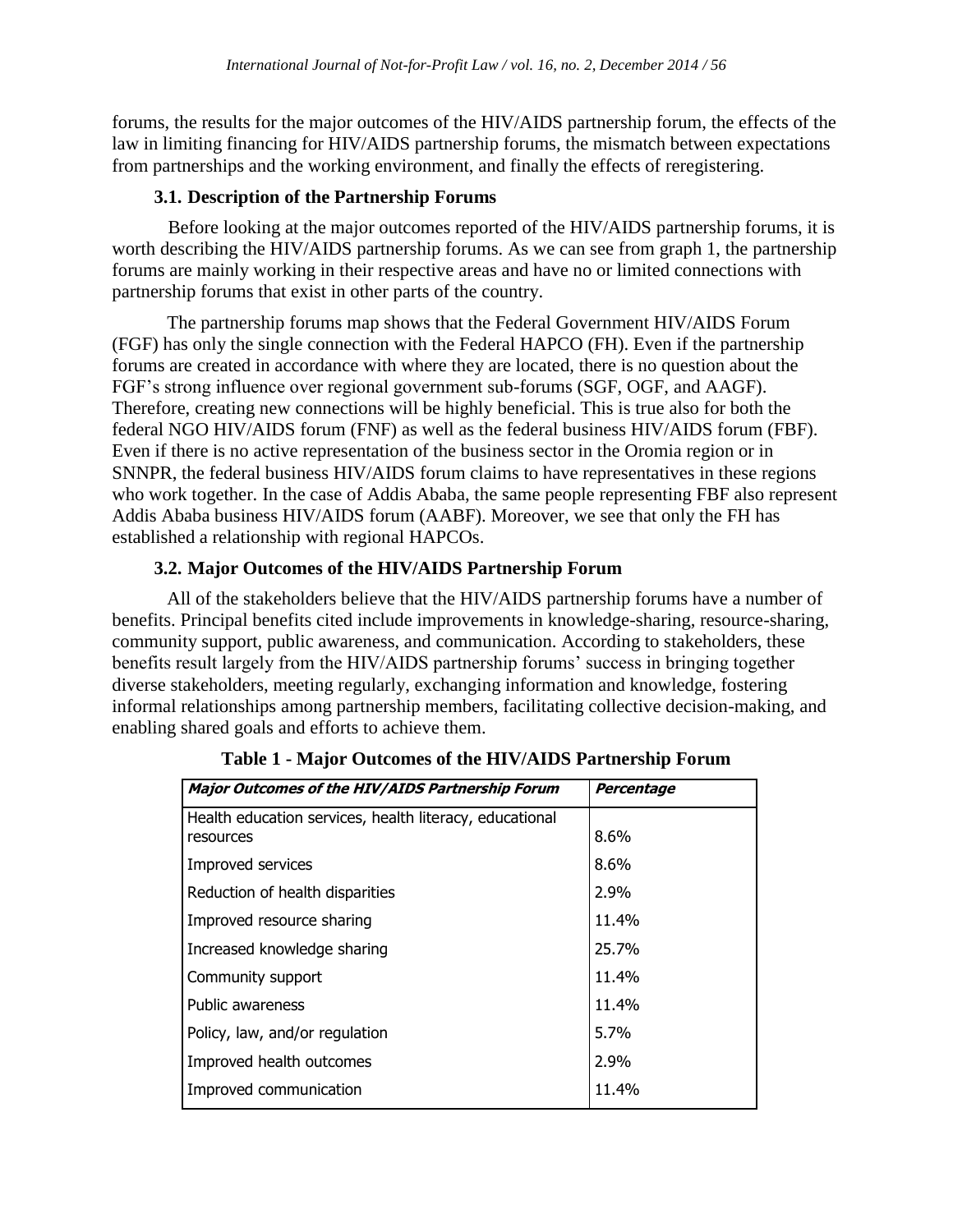Table 2 shows the specific aspects of the HIV/AIDS partnership forum identified as having contributed to the outcomes presented in table 1. The assumption that partnership paves the way for resource-sharing was not reflected in the survey. But some have indicated that they have benefitted from particular forms resource-sharing, such as sharing experts during trainings and workshops. A large number of those surveyed also believe that exchanging information and knowledge have contributed substantially to the success of the partnerships (33.3%).

| <b>Important Aspects</b>                  | Percentage |
|-------------------------------------------|------------|
| Bringing together diverse<br>stakeholders | 25%        |
| Meeting regularly                         | 8.3%       |
| Exchanging info/knowledge                 | 33.3%      |
| Sharing resources                         | $0\%$      |
| Informal relationships created            | 16.7%      |
| Collective decision-making                | 4.2%       |
| Having a shared mission, goals            | 12.5%      |

**Table 2 – Important Aspects of the HIV/AIDS Partnership Forum**

However, most of the respondents believe that the success of the HIV/AIDS partnership forum is being tested due to the law. The following sections provide details.

## **3.3. Limitation of Finance for HIV/AIDS Partnership Forums**

The major effect of the Charities and Societies Proclamation No. 621/2009 is related to accessing finances from foreign sources. Without such funds, many NGOs could not carry out their work.

The 30/70 percent guideline introduced in this legislation directly affects partnership efforts. According to Article 88, No. 1, "Any charity or society shall allocate not less than 70 percent of the expenses in the budget year for the implementation of its purpose and an amount not exceeding 30 percent for its administrative activities." This law has affected initiatives to form partnerships or consortiums of NGOs working to address HIV/AIDS. The 30/70 percent limit makes running such partnerships as independently registered organizations difficult, because they tend to incur higher administrative costs.

One effort to establish a partnership in the Oromia region failed, according to a respondent: "We had planned to create consortium of NGOs working on HIV and health issues and to have legal status from federal charities and society agency. We talked to them and the reply was, because it has no program of its own, if you create consortium you can run only using members' contribution for admin cost. You cannot pool other funding. You cannot get funding for this purpose because you are working on coordination and capacity-building. It has been a year now. For this reason, we are discouraged and we left the idea of creating consortium. There is negative effect of the new law if you want to register and operate on legal basis."

With the 30/70 percent law as well as the government's initiative to "confer various incentives to a charity or society that allocate more than 80% of its total income for operational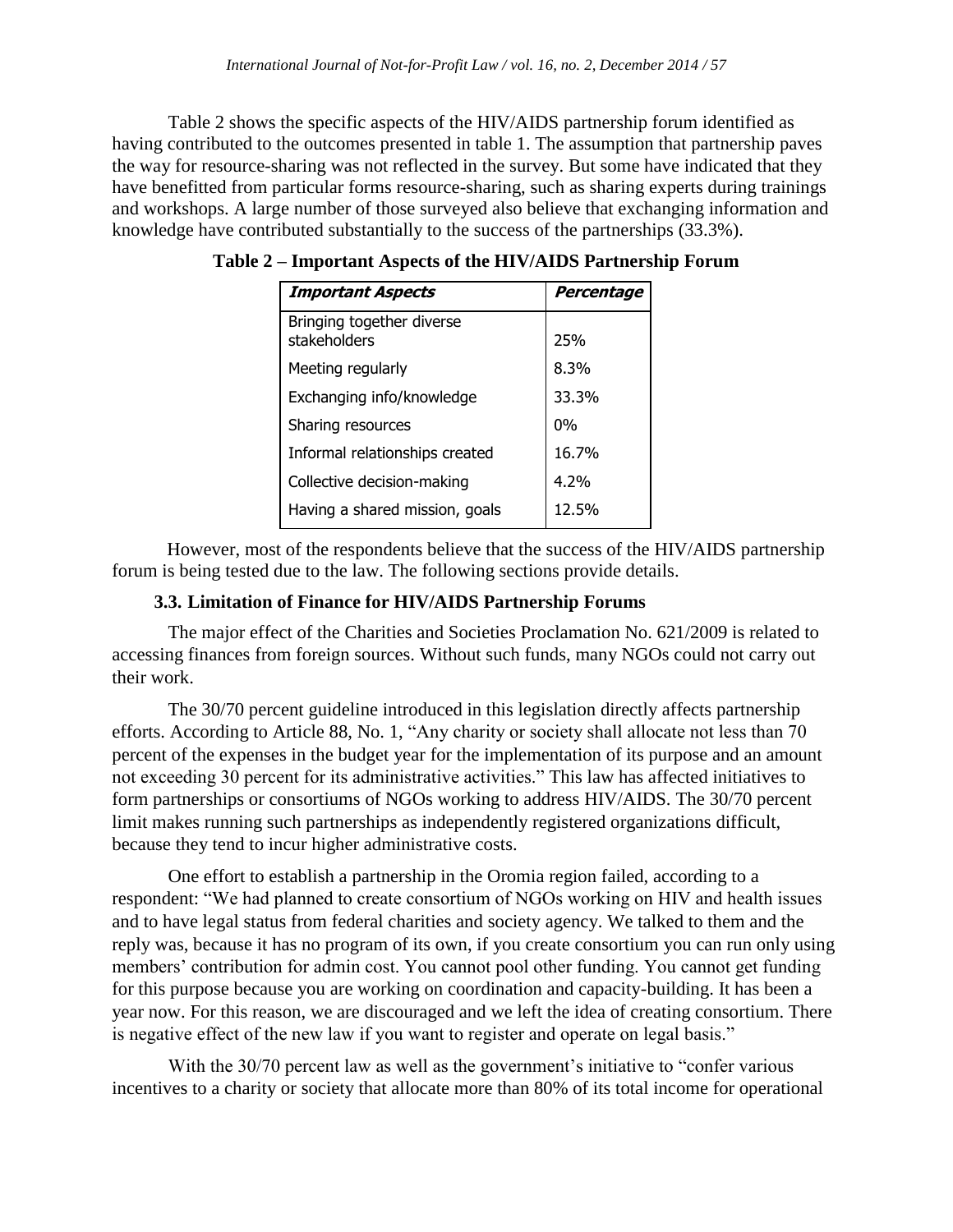purposes or demonstrate outstanding performance" (Article 88, No. 2 of CSP), the government seeks to minimize administrative costs and maximize benefits for project beneficiaries. However, because the law does not carve out exceptions for partnerships or "consortiums," as the law calls them, there is the unintended effect of discouraging such partnerships. One interviewee said, "There are many rules and guideline for CSOs to follow ... but in general it seems 30/70 guideline [law] affects partnership forums [because] partnership, networking, capacity building and related activities are conducted by admin costs."

The data from the partner tool survey also confirms how significantly the Charities and Societies Proclamation No. 621/2009 has affected HIV/AIDS partnership forums. Even though only 19.2% of respondents expressly cited the law's effect on partnerships, the qualitative data shows a substantial decrease in funding since the law came into effect. Here it is also worth noting other causes for the limitations in funding (46.2%), which is indicated as the major factor affecting HIV/AIDS partnership forums.

| Major Factors Affecting HIV/AIDS Partnership Forums Percentage |       |
|----------------------------------------------------------------|-------|
| Limited funding                                                | 46.2% |
| Lack of trust                                                  | 7.7%  |
| Unhealthy competition for funding among members                | 15.4% |
| Lack of interest                                               | 11.5% |
| The new NGO law                                                | 19.2% |

**Table 3 – Major Factors Affecting HIV/AIDS Partnership Forums**

# **3.4. The Question of Survival**

The principal cause of the limitations on funding is the restriction on foreign funding. The Charities and Societies Proclamation No. 621/2009 limits the funding that NGOs can receive from international sources. Under Article 2 of the law, "'Ethiopian Charities' or 'Ethiopian Societies' shall mean those Charities or Societies that are formed under the laws of Ethiopia, all of whose members are Ethiopians, generate income from Ethiopia and wholly controlled by Ethiopians. However, they may be deemed as Ethiopian Charities or Ethiopian Societies if they use not more than ten percent of their funds which is received from foreign sources." This restriction hobbles many local NGOs, which are working effectively with communities.

There are two important issues to stress here. One is the lack of local financial sources and the significant dependence of local or Ethiopian NGOs on foreign funding, which is discussed here. The other is the limitation on Ethiopian charities' and societies' areas of work, which is discussed in section 3.5 in more detail.

The lack of local financial sources and the dependence on foreign funding has been the practice for local and Ethiopian NGOs for quite a long period of time. Due to this fact, many NGOs undertake income-generating activities (IGA). Moreover, some NGOs are able to cover their training and other project-related costs by selling their products. For instance, some produce furniture while training AIDS orphans and vulnerable children in wood and metal work, and others produce agricultural products or cloths by training HIV/AIDS-positive people in urban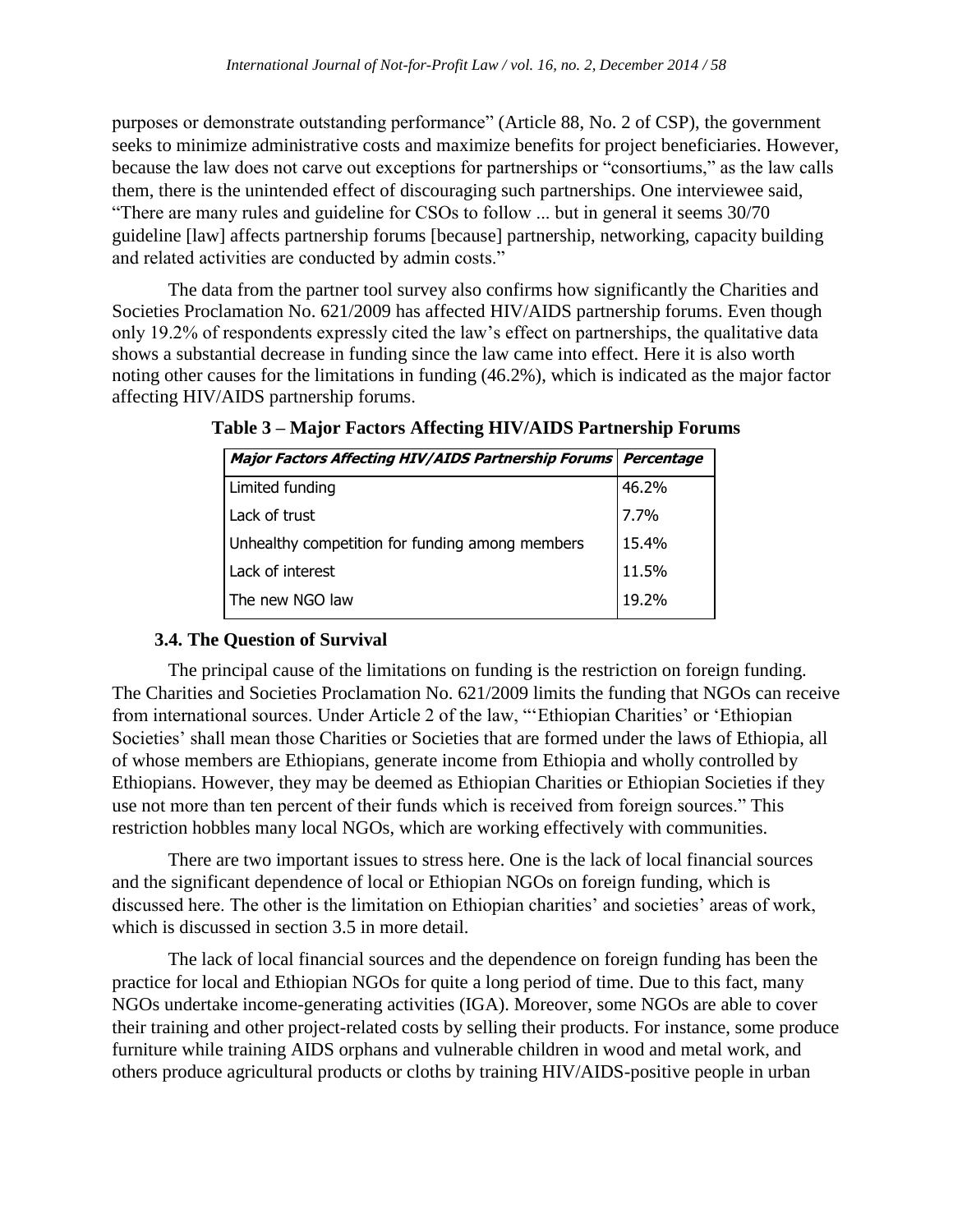agriculture and tailoring. As a result, most favor efforts to help such products come to market and to enable the NGOs to be self-sufficient and even expand their number of beneficiaries.

But the same law that limits NGOs' foreign funding also sets tough criteria for conducting income-generating activities. Article 103 of the CSP sets forth prerequisites that must be met in order to engage in income-generating activities. Under the law, the NGO must receive written approval of the agency; proceeds must not be distributed among members or beneficiaries; proceeds must be used to further the purposes for which the charity or society is established; and the work must be incidental to achieving the NGO's purposes. Moreover, the law makes it difficult for NGOs to engage in IGA activities. Under the CSP, charities and societies must follow the registration and licensing requirements and procedures laid down in other laws for activities related to trade, investment, and other profit-making activities. These factors make it exceedingly difficult for Ethiopian NGOs to generate 90% of their funding locally. For these reasons, the law creates a difficult environment for Ethiopian NGOs to generate income from local sources.

Such restrictions, accordingly, are contrary to the principle that social and economic qualities are to be arranged so that they are reasonably expected to be to everyone's advantage (Rawls 1971). Moreover, in reducing inequality, the law does not give adequate consideration to the undesirable aspects of market relations. For example, the market is not concerned with the type of resources used by individuals. Under similar circumstances, some people are gifted with large resources while others lack the resources to satisfy their basic needs. This signifies the importance of supplementing the market with a redistribution of resources (Potůček et al. 2003).

But the restrictions discussed above not only put the existence of some NGOs in question. They also discourage those socially and economically disadvantaged citizens from actively engaging in the betterment of their socioeconomic status.

## **3.5. Big Expectation in a Restricted Environment**

In addition to all its other hindrances on NGOs, the Charities and Societies Proclamation No. 621/2009, Article 14 limits particular fields of engagement to Ethiopian charities. It specifies fifteen areas of work that "only Ethiopian Charities and societies" can engage in; Ethiopian residents and foreign charities cannot take part. Those areas include "the advancement of human and democratic rights," "the promotion of equality of nations, nationalities and peoples and that of gender and religion," "the promotion of the rights of the disabled and children's rights," "the promotion of conflict resolution or reconciliation," and "the promotion of the efficiency of the justice and law enforcement services."

Many respondents question how Ethiopian charities can take on these big challenges, especially in light of the financial and legal restrictions. As a result, many NGOs are abandoning their programs addressing these issues and shifting to other areas where such restrictions do not apply. If any areas of work are to be limited to Ethiopian charities, most respondents believe that the law must be changed to provide a more positive environment for their work.

As was earlier discussed, there is significant interdependence between human rights and HIV/AIDS. Most of the domains restricted to Ethiopian charities overlap with HIV/AIDS work.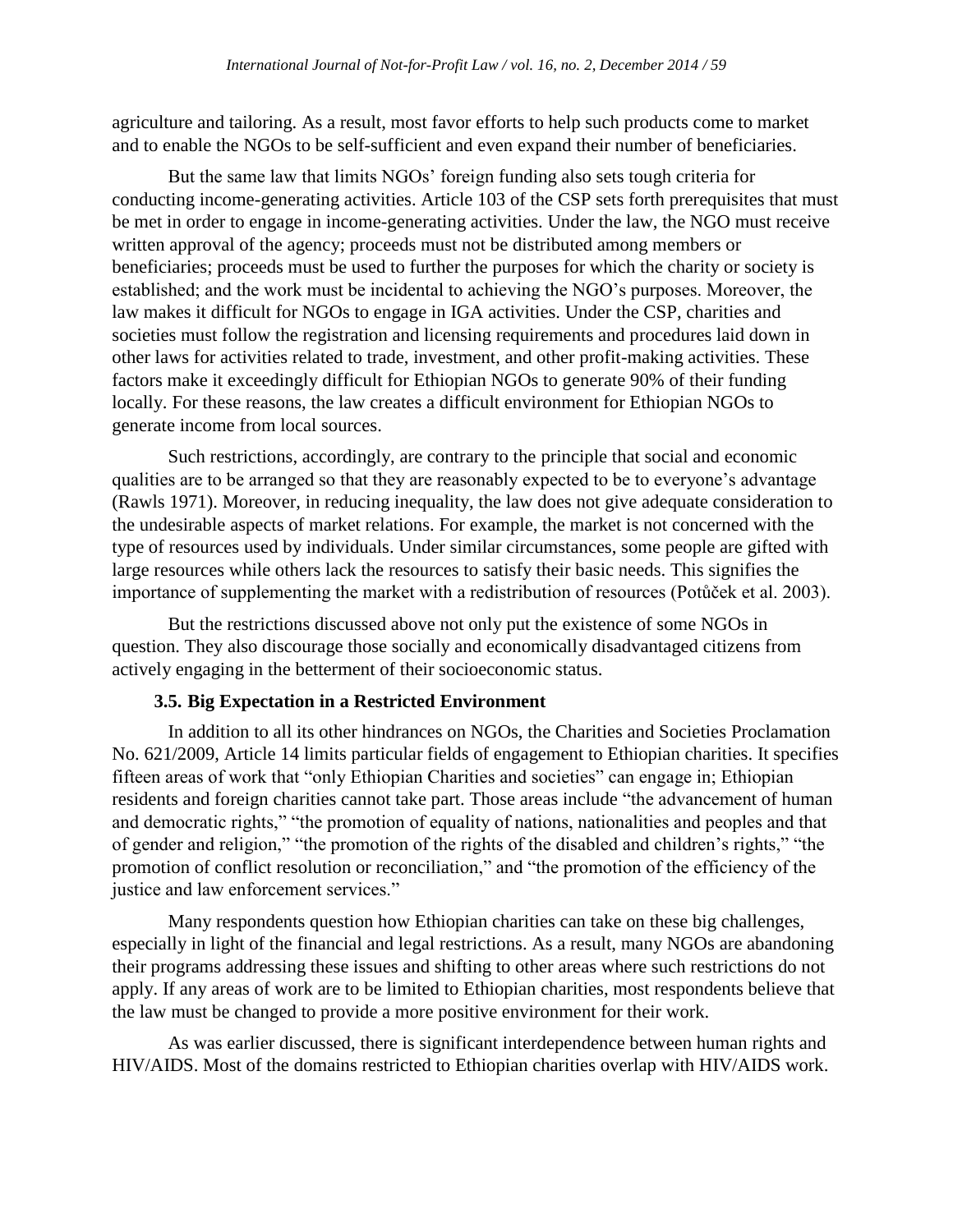Table 4 shows the effects of the Charities and Societies Proclamation No. 621/2009 on HIV/AIDS partnership forums. As we can see, the law clearly played a negative role. It decreased the number of HIV/AIDS partnership forum members (37.5%). It discouraged HIV/AIDS partnership forums (25%). It had some unintended negative effects on HIV/AIDS partnership forums, such as limiting funding (18.8%).

| Table 4 – Effects of the Charities and Societies Proclamation No. 621/2009 |  |
|----------------------------------------------------------------------------|--|
| on HIV/AIDS Partnership Forums                                             |  |

| Effects of the Charities and Societies Proclamation No. 621/2009                                  | Percentage |
|---------------------------------------------------------------------------------------------------|------------|
| Has some unintended negative effects on HIV/AIDS partnership forum (e.g., by<br>limiting funding) | 18.8%      |
| Has no effect at all on the HIV/AIDS partnership forum                                            | 12.5%      |
| Encouraged/strengthened the HIV/AIDS partnership forum                                            | 6.3%       |
| Discouraged/weakened the HIV/AIDS partnership forum                                               | 25%        |
| Decreased the number of HIV/AIDS partnership forum/sub-forum members                              | 37.5%      |
| Increased the number of HIV/AIDS partnership forum/sub-forum members                              | 0%         |

In sum, even though HIV/AIDS is not explicitly mentioned in the Charities and Societies Proclamation No. 621/2009, the general restrictions in the law make it harder for HIV/AIDS partnership forums as well as local and nationwide NGOs to fulfill what is expected of them.

# **3.6. Effects of Re-registration**

Under Charities and Societies Council of Ministers Regulation No. 168/2009, Article 10, No. 2, "The effects of re-registration shall commence only a year after the effective date of the proclamation and not immediately after re-registration." Because of this provision, most international NGOs can no longer continue being members of consortiums with Ethiopian charities. The effect is well presented by one of the respondents: "Soon after its establishment we had about 107 members because we are mainly working on capacity building like proposal writing, fund raising, fund management, and project management and the number of members kept increasing due to these benefits …. Now there are 45 members because we are reregistered at the national level as Ethiopian Residents' Charity Organization<sup>6</sup> Network. Since we have this new registration, the institutions which can be members to us are only Ethiopian Resident Charity Organizations."

 $\overline{a}$ <sup>6</sup> According to Charities and Societies Proclamation No. 621/2009, based on where the organization was established, its source of income, the composition of its membership, and its membership residential status, a charity or society is given one of three legal designations:

<sup>1.</sup> Ethiopian Charities or Societies: Charities or Societies formed under the laws of Ethiopia, whose members are all Ethiopians, generate income from Ethiopia, and are wholly controlled by Ethiopians. These organizations may not receive more than 10% of their resources from foreign sources (Article 2 of CSP).

<sup>2.</sup> Ethiopian Resident Charities or Societies: Ethiopian Charities or Societies that receive more than 10% of their resources from foreign sources (Article 2 of CSP).

<sup>3.</sup> Foreign Charities: Charities formed under the laws of foreign countries, or whose membership includes foreigners, or foreigners control the organization, or the organization receives funds from foreign sources (Article 2 of CSP).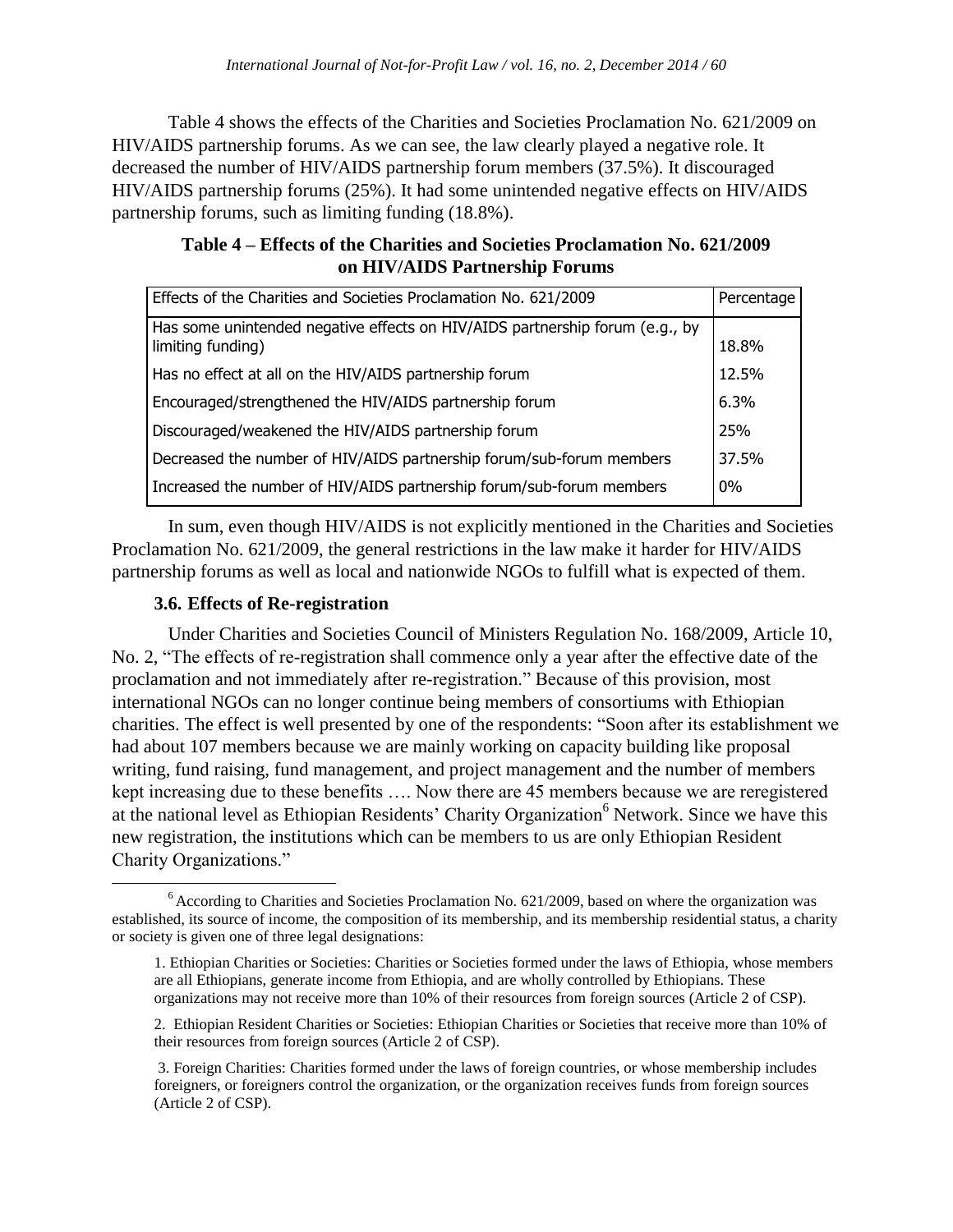In the survey, 69.2% of respondents indicated that the number of HIV/AIDS forum members is decreasing. In the process, partnership institutions have lost significant opportunities to gain experience from well-established foreign charities. They have lost financial resources as well, with fewer members making contributions. The major reasons for these declines are the restrictions in the Charities and Societies Proclamation No. 621/2009.

## **4. Conclusion**

The study concludes that the 2009 Charities and Societies Proclamation No. 621/2009 has both implicit and explicit effects on addressing HIV/AIDS issues in general and on creating and running HIV/AIDS partnership forums in particular. Even though HIV/AIDS is not explicitly mentioned in the law, the general restrictions make it harder for HIV/AIDS partnership forums to fulfill what is expected of them. When organizations withdraw, the partnership forums lose finances, in-kind resources like meeting space, community connections, paid staff, facilitation and leadership, data resources, information and feedback, and specific expertise. Accordingly, the law has had the unintended effect of weakening HIV/AIDS partnership forums and, in turn, diminishing the effectiveness of NGOs' efforts to address HIV/AIDS.

Currently, the partnership forums work mainly in their respective areas or regions, with limited or no connections to partnership forums in other parts of the country. Only the federal HAPCO has an established relationship with regional HAPCOs. Nurturing such links also among similar sub-partnership forums across regions and the federal HIV/AIDS sub-partnership forums can promote the sharing of resources and experiences .

The law must create an environment more favorable to addressing HIV/AIDS issues. First, it should create exceptions for HIV/AIDS partnership forums, so that they can be created at various levels. Second, understanding their unique nature, the law should let independently created partnership forums seek funding and use it to coordinate their efforts. This could include aiding their income-generating activities in consideration of their vulnerability to compete in the market, as long as they use their financial gains to further their objectives. Third, in light of the interdependence between HIV/AIDS and human rights, the law should ease the 10 percent limit for not-for-profit organizations working exclusively on HIV/AIDS issues.

## **References**

- Beagle, J. (2013). "Linking HIV and Women's Human Rights." Keynote address to the Convention on the Elimination of All Forms of Discrimination Against Women (CEDAW). Palais des Nations, Geneva, Switzerland.
- FDRE (2009). Charities and Societies Proclamation No. 621/2009.
- MOH (1998). Policy on HIV/AIDS of the Federal Democratic Republic of Ethiopia. FDRE Ministry of Health, Addis Ababa.
- Potůček, Martin, et al. (2003). *Public Policy in Central and Eastern Europe: Theories, Methods, Practices*. Network of Institutes and Schools of Public Administration in Central and Eastern Europe. Bratislava.
- Rawls, J. (1971). *A Theory of Justice*. Cambridge, MA: Harvard University Press.
- Strobbe, F., Olivetti, C. and Jacobson, M. (2010). *Breaking the Net: Family Structure and Street Children in Zambia*. Brooks World Poverty Institute, University of Manchester.
- Tarantola, D. (2008). "A Perspective on the History of Health and Human Rights: From the Cold War to the Gold War." *Journal of Public Health Policy*. 29(1), 42-53.